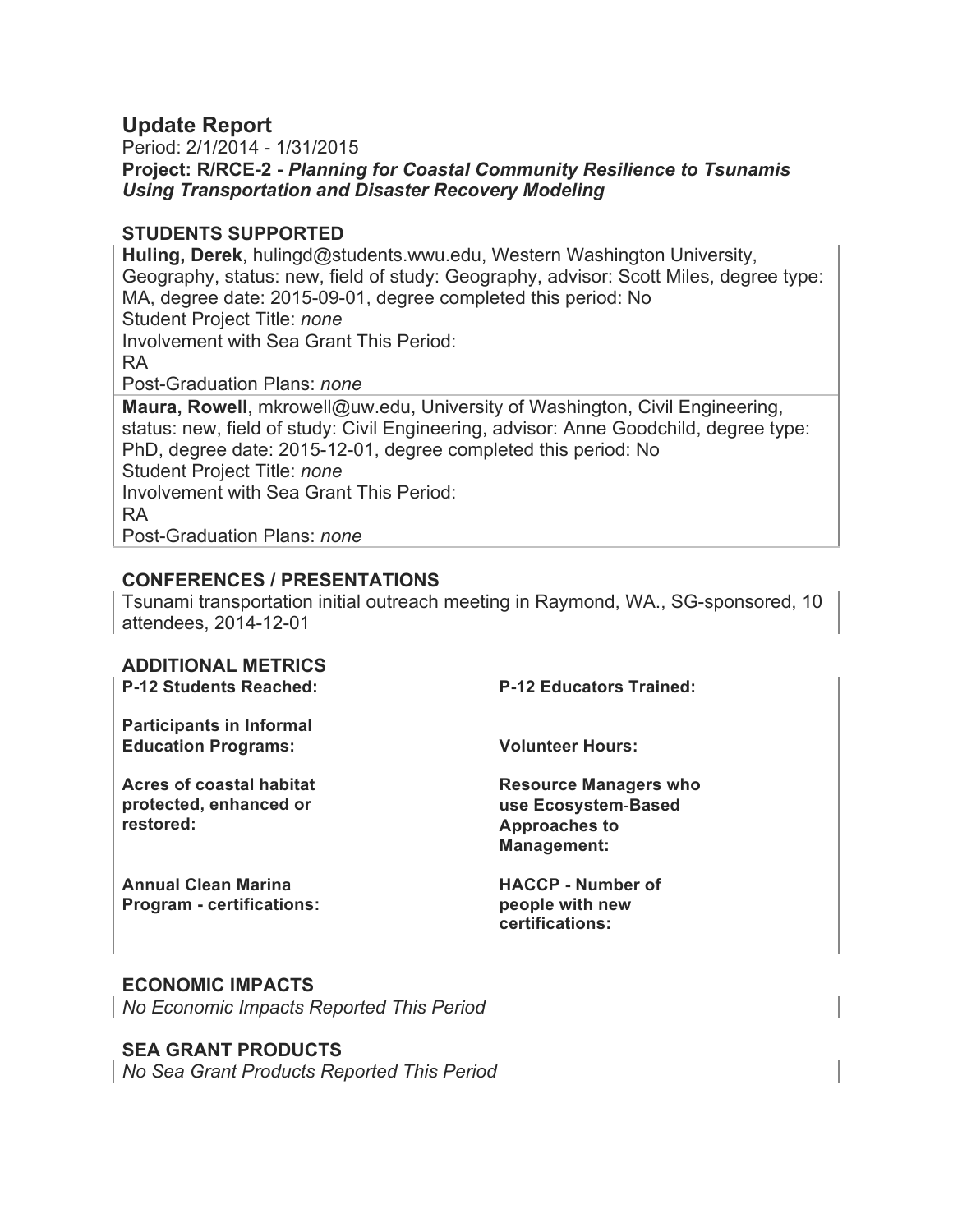## **HAZARD RESILIENCE IN COASTAL COMMUNITIES**

| <b>Name of coastal</b><br>community | County                | <b>Number of resiliency</b><br>trainings / technical<br>assistance services<br>provided | <b>Was</b><br>community<br>hazard<br>resiliency<br>improved<br>(e.g., via<br>changes in<br>zoning<br>ordinances)<br>? |
|-------------------------------------|-----------------------|-----------------------------------------------------------------------------------------|-----------------------------------------------------------------------------------------------------------------------|
|                                     | <b>Pacific County</b> |                                                                                         | No                                                                                                                    |

## **ADDITIONAL MEASURES**

Number of stakeholders modifying practices: 0

Sustainable Coastal Development

**# of coastal communities:** 0

Have met with Coast Seafoods to discuss their recovery issues, recovery practices, and general business practices (relative to transportation). Have meetings arranged with additional aquaculture stakeholders.

# **PARTNERS**

Partner Name: Coast Seafoods Company, type: Industry and Business, scale: International

Partner Name: Pacific County Economic Development Council

Partner Name: Pacific County Emergency Management, type: Government, scale: Local

Partner Name: Port of Ilwaco, WA

# **IMPACTS AND ACCOMPLISHMENTS**

Title: **Preparing for a tsunami: Washington Sea Grant research lays the groundwork for long-term recovery scenarios in coastal communities** Type: accomplishment

Description:

Relevance: Pacific County, at Washington's southwest corner, is relatively isolated and uniquely exposed to the effects of a large offshore subduction earthquake and accompanying tsunami. Its population and infrastructure are almost entirely coastal, with many residents occupying low-lying Long Beach Peninsula. The damage and disruption from an earthquake and resulting tsunami would require not only emergency response, but also intensive long-term recovery efforts. Because of limited human resources and technical capacity, communities have largely neglected such recovery planning.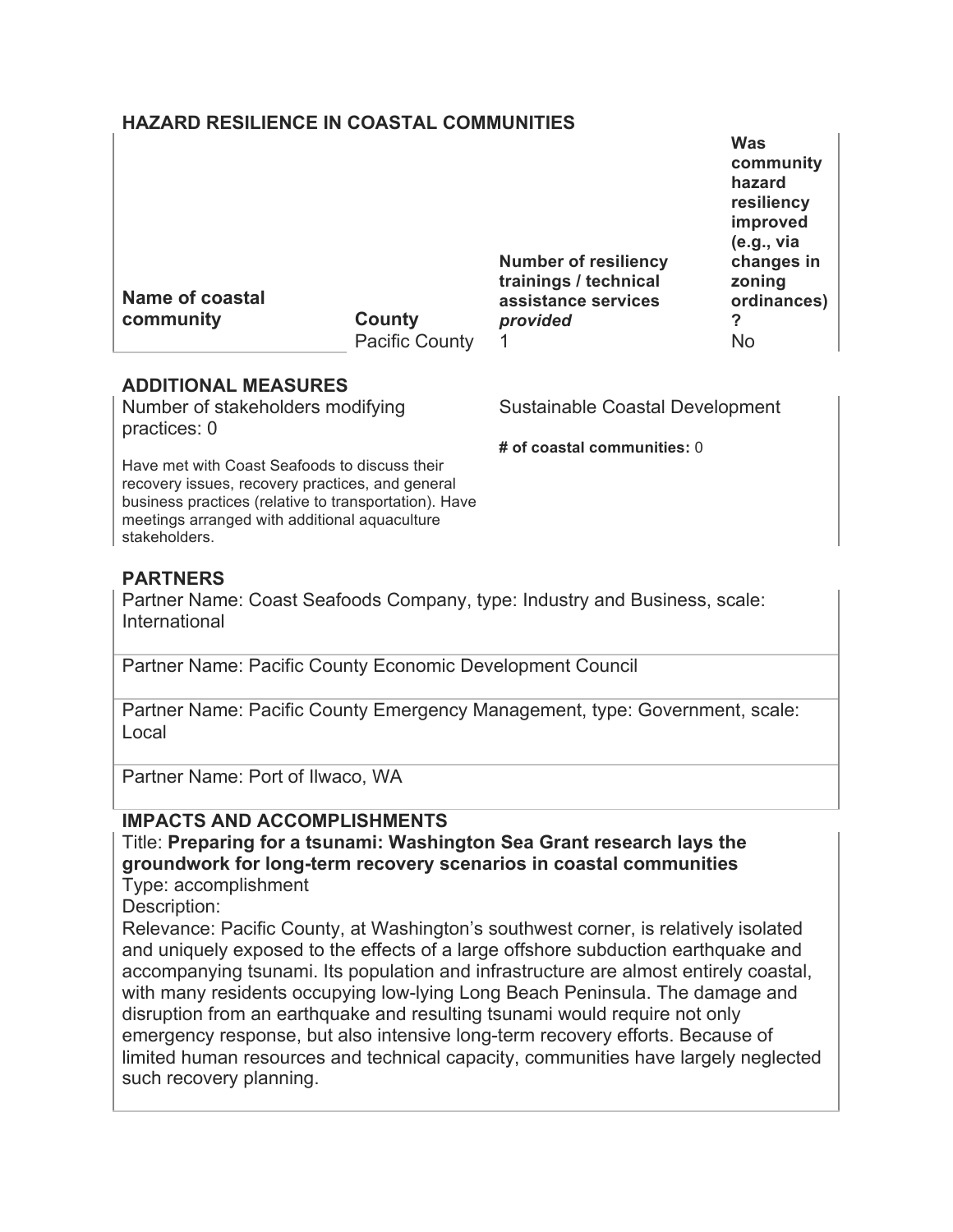Response: WSG-funded research is modeling the disruptive effects of a seismic disaster on Pacific County's critical transportation systems and subsequent recovery and reconstruction by synthesizing loss estimates, computer simulations, and community input. Creating a conceptual design and coding a prototype simulation of home reconstruction, the project shows the number of homes that could be rebuilt in place and how many would have to be relocated. Confirming the capabilities of their modeling framework, researchers began gathering stakeholder input.

Results: Stakeholders articulated the need to model multiple scenarios and identified a number of important issues to be considered in the modeling, from the availability of construction materials to the relocation of the elderly and the responses of large county employers. Even in its early stages, the project has stimulated unprecedented awareness and discussion of the challenges ahead in recovering from a seismic disaster.

Recap:

Recap: Washington Sea Grant-supported research is modeling long-term recovery scenarios and needs following earthquake and tsunami damage in an isolated and exposed coastal county.

Comments:

Primary Focus Area: HCE

Associated Goals: Communities prepare, respond, and adapt to coastal hazards and climate change. (RCE)

Partners:

Coast Seafoods Company Pacific County Economic Development Council Pacific County Emergency Management Port of Ilwaco, WA Related Partners: *none*

## **PUBLICATIONS**

*No Publications Reported This Period*

## **OTHER DOCUMENTS**

*No Documents Reported This Period*

## **LEVERAGED FUNDS**

*No Leveraged Funds Reported This Period*

#### **UPDATE NARRATIVE**

Uploaded File: Miles\_2629\_update\_narr....1.pdf, 81 kb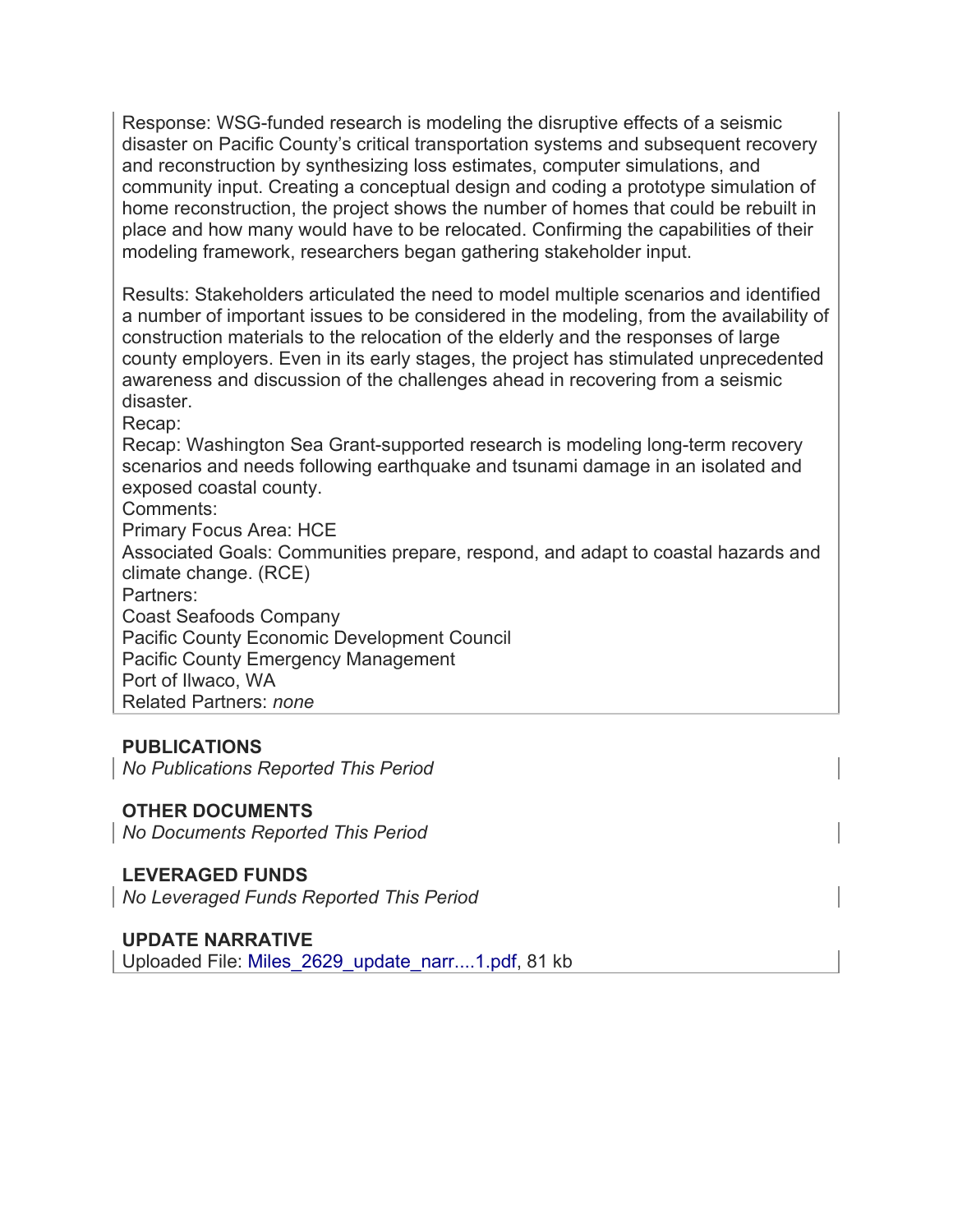# NARRATIVE

#### *PROJECT OBJECTIVES, CHANGES, AND CHALLENGES*

The objectives of the project have been modified in consultation with Washington SeaGrant (WSG) as a result of the project kickoff phone call with Pacific County emergency management, WSG, and the project team, as well as a formal project scope review meeting with Penny Dalton (WSG) and Jamie Mooney.

The most significant modification was the elimination of the proposed socio-behavioral experiment, related to Objectives 2 and 5 of the original proposal. This was to consist of the design and execution of a workshop-based data collection strategy to understand how stakeholders approached recovery planning without (workshop 1) and with (workshop 2) the information and tools generated from this project. It was realized that there was perception from some stakeholders that the project would conduct recovery planning, which is not the case. It was also decided that it was inappropriate to subject Pacific County stakeholders to the experimental design, wanting to avoid any harm to relationships through unmet expectations. In place of the socio-behavioral experiment, we are employing a more informal needsbased approach to the project. Rather than workshops conducted to implement a socio-behavioral experiment, informal needs assessment and product evaluation meetings have been and will be conducted with stakeholders as necessary. Results of these meetings will not be quantified (e.g., with questionnaires) and analyzed in any form way, as originally proposed.

The second most significant change or potential change relates to conducting loss estimation for Pacific County related to a Cascadia Subduction Zone earthquake and tsunami—something originally proposed. As a result of the above phone call and meeting, it was decided that it is better to ensure data consistency with other analytical initiatives focused on Pacific County—in particular, loss estimation analysis by FEMA and Washington State Emergency Management Division. As a result, the project team has postponed consideration of conducting loss estimation specific in favor of waiting to understand how input data needs for project models will fit with existing (or pending) data (being) developed by other stakeholders. At this point, it's not expected that the project team will do loss estimation. This, together with eliminating the socio-behavioral experiment, allows for more detailed model needs assessment and development. As result, less model implementation activity has occurred to date than originally expected. This is to understand how the modeling scope can be expanded and customized, as well as made more transferable to future similar applications.

The project team has experience two noteworthy challenges. The first is the delay the project start date resulting from the delay in project funding. The second relates to the difficulty that Pacific County stakeholders had in expressing their needs or interests regarding possible recovery modeling at the first needs development meeting. Pacific County emergency managers have not focused on recovery planning up to this point and so cannot easily articulate what type of modeled information or scenarios will be useful. Stakeholders were able to express to some degree what their expectations were for recovery and what were likely to be the biggest factors influencing their recovery. However, stakeholders focused a great deal on issues that were of a shorter-time scale than recovery or on the most extreme potential recovery scenarios. We plan to address this issue by partially developing the project simulation models based on current assumptions and judgment, present initial results to stakeholders in hopes of facilitating further articulation of needs and issues, and completing project-related simulation development prior to final presentation to stakeholders.

#### *DATA DEVELOPMENT*

Data for individual household units have been simulated by combining address data, land use data, and block-level 2013 American Community Survey data (U.S. Census). Addresses were taken from Pacific County's GIS database. Residential addresses were extracted. This list was randomly sampled with replacement to create a list of occupied housing units. These units were randomly assigned demographic attribute values based on the average value within each census block. The simulation models will be run for many realizations to minimize the effects of randomly assigning household characteristics to specific addresses and other probabilistic representation of input parameters.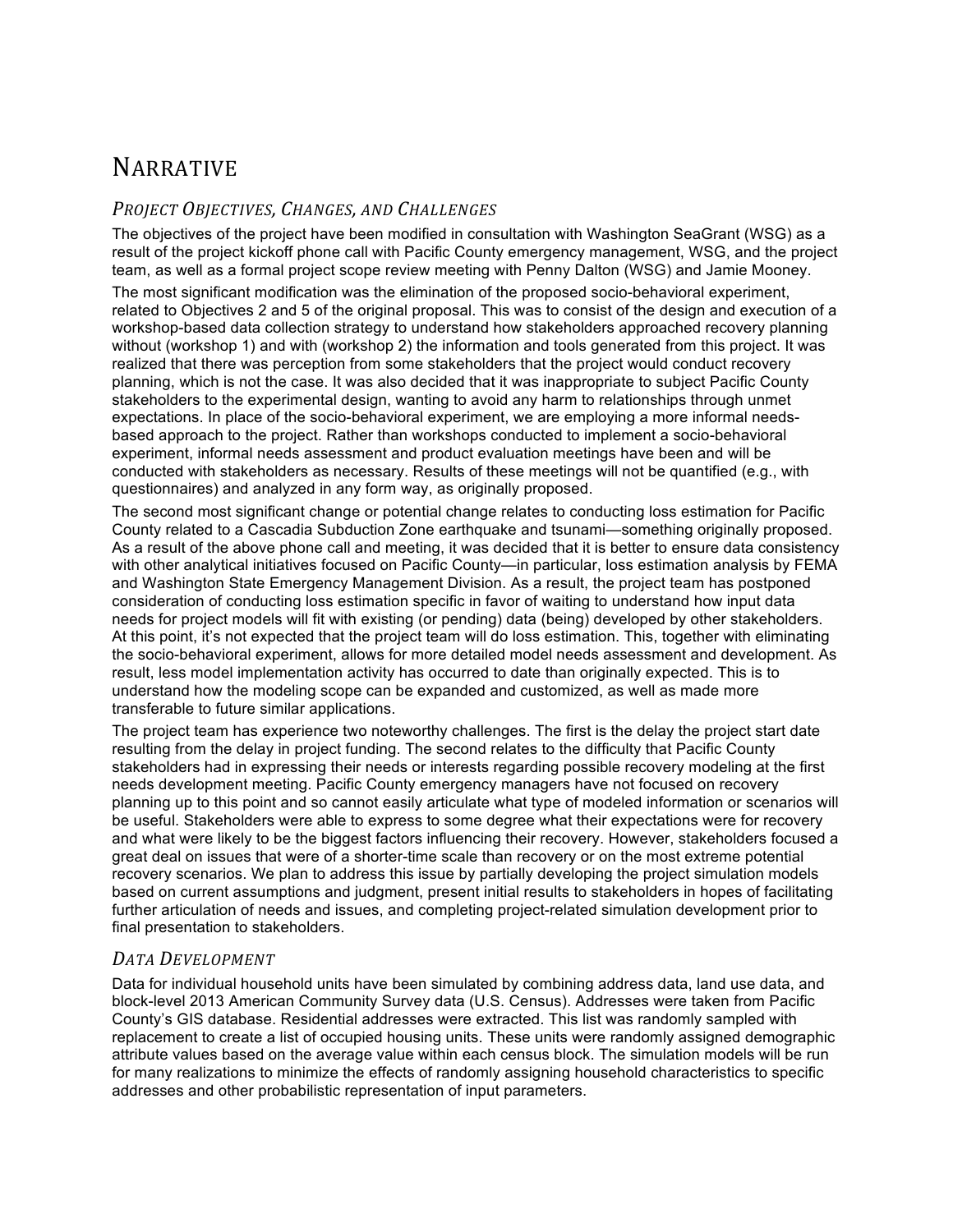For transportation modeling, each household unit is currently characterized by eleven assigned attributed: (1) household size, (2) number of vehicles, (3) number of household members under 5, (4) number of household members between 5 and 10, (5) number of household members between 11 and 17, (6) number of working adults, (7) address, (8) assigned elementary school, (9) assigned middle/high school, (10) assigned central business district (CBD), and (11) assigned farm district. Children between 5 and 10 attend elementary school and children between 11 and 17 attend middle/high school. The schools, CBD, and farm center are assigned according to zip code. All household characteristics are coded as a percentage of either the total population or the total occupied housing units so the numbers will change if either parameter changes. CBD locations are set as city hall or the post office. Additional attributes will be developed as development of the long-term recovery simulation model progresses.

#### *TRANSPORTATION SIMULATION*

The transportation simulation represents an average day during a given season (school year and summer). It includes passenger vehicle and freight vehicle trips. Passenger vehicle trips are limited to school, work, and shopping trips. Freight vehicle trips are limited to select industries and major freight facilities (e.g., ports, warehouses). Trips are calculated using shortest distance and aggregated to describe the county's overall transportation demand. We are currently scoping the model to focus on oyster farming, cranberry farming, and logging. At this point, the major facilities have been located in order to simulate the freight transportation generated by these industries. We will simulate trips between these major facilities at varying levels for given scenarios.

Multiple post-disaster transportation scenarios are being developed: (1) bridge reconstruction scheduling, (2) U.S. Route 101 and 105 reconstruction scheduling, aquaculture supply chain disruption, cranberry supply chain disruption, and lumber supply chain disruption, as well as scenarios related to household, school, and CBD dislocation or relocation. A simulated scenario will be produced after each change to the transportation network, population, and/or commercial makeup of the county.

There are 62 bridges in Pacific County. Taking the subset of scenario-based damaged bridged, a number of permutations of bridge reconstruction schedules will be analyzed. The pre-disaster transportation flow is used to identify the most critical bridges and prioritize those in the subset of permutations chosen. To hasten data and model development, bridges will initially be assumed to have equal repair/replacement cost and timelines. The simulation will be run after each bridge is reconstructed; the change in travel time and routes will be tracked. We will present the schedules that have the lowest maximum travel time (between two bridge reconstructions) and the lowest overall travel time (between first and last bridge reconstruction). The U.S. 101 and 105 disruption scenarios will identify which sections are most critical.

To date, we have generated household units and personal trips. Household units generate personal travel trips (school trips, work trips, and shopping trips). The route from each household to the corresponding school, place of work, and CBD (for shopping) is determined using Network Analyst in ArcGIS. School and work trips are assumed to take place between 0800 and 1000 (the morning peak period) and the reverse trips take place between 1600 and 1800 (the afternoon peak period). All persons going to the same location (multiple school children attending the same school) from one household unit will be assumed to travel together in both directions. All working adults and school-aged children are assumed to work/attend school Monday through Friday and travel during the morning and afternoon peak periods. The trips are overlaid to find the most utilized road segments but congestion is not accounted for. Shopping trips will take place throughout the day.

## *LONG-TERM RECOVERY SIMULATION*

A simulation model of long-term recovery is being developed that can inform the transportation simulation model to investigate some post-disaster scenarios and potentially be informed by the transportation simulation model to investigate other scenarios. A different simulation approach has been adopted and prototyped than originally proposed. The decision to do this was based on the types of issues, factors, and concerns raised by Pacific County stakeholders. The decision was also made in order to maximize generalizability and flexibility in tailoring the model as stakeholder needs are better articulated.

We are developing a spatially explicit process-based discrete event simulation (PBDES) modeling framework that is intended to support the specification of tailored post-disaster recovery scenarios. The elements of PBDES include the simulation environment (scope and exogenous inputs), modeled entities (e.g., households and FEMA), entity attributes (e.g., owner vs. renter), entity states (e.g., house occupied